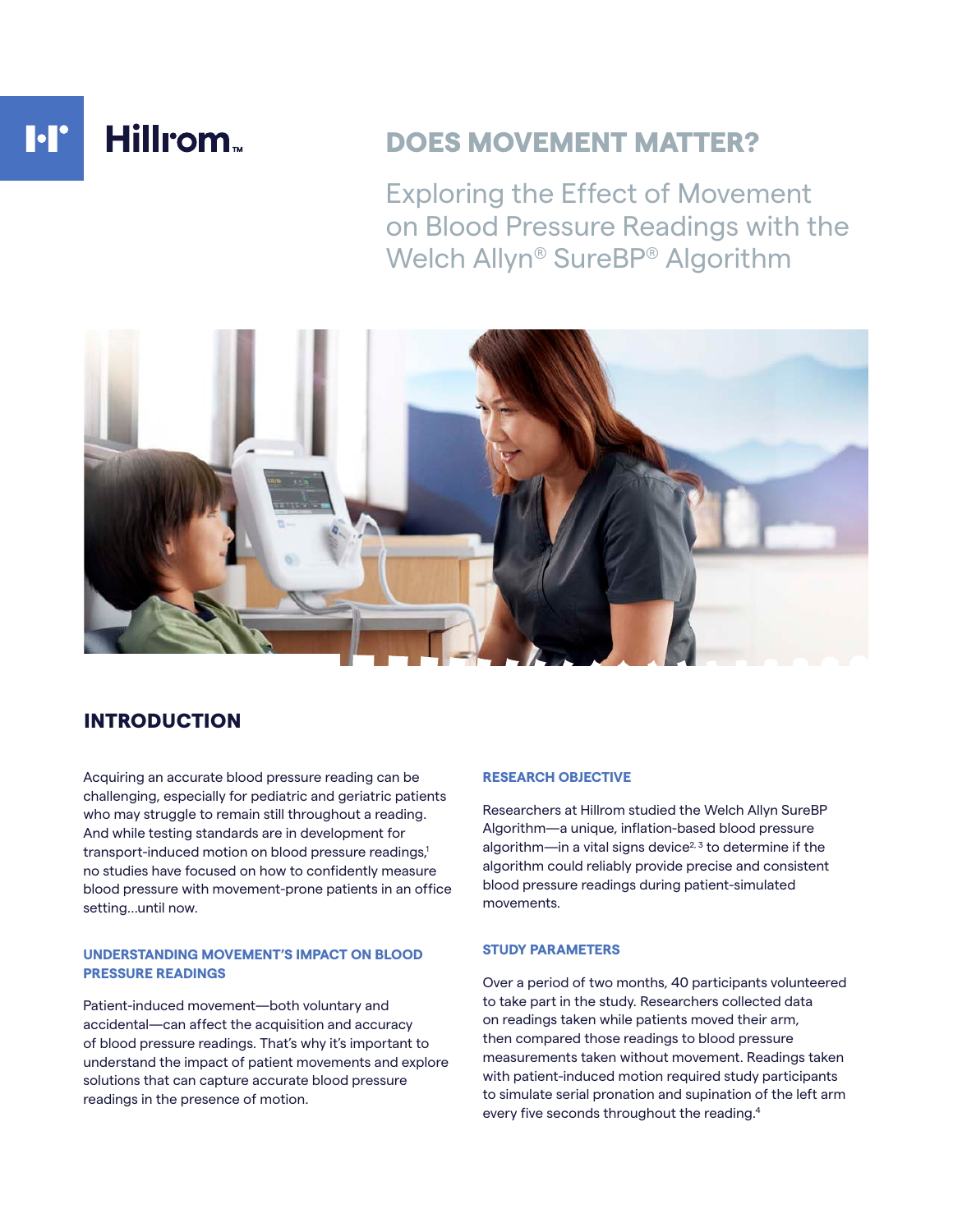## RESULTS

#### **CAN'T STOP THE BEAT: 93% SUCCESS RATE WHEN OBTAINING A READING ON THE FIRST ATTEMPT**

The Hillrom™ vital signs device with SureBP generated a blood pressure value for 93% of patients (37 volunteers) on the first measurement attempt.<sup>5</sup> When a second attempt was performed, the device recorded a value in 100% of patients (the remaining three volunteers).6 The automated vital signs device with the SureBP algorithm required little to no repeat readings because it was able to capture measurements despite patient-induced movement. Reducing the number of repeat readings can help improve patient experiences—with fewer measurements to retake, clinicians can focus their time on important patient interactions.

#### **PERFORMANCE UNDER PRESSURE: ACCURACY IN RELATION TO MOVEMENT**

In addition to determining the percentage of successful blood pressure readings, researchers also analyzed the accuracy of those readings. During this study, the device's blood pressure algorithm demonstrated consistency between readings, even when movement was present, producing 85-87.5% of readings in a range of +/- 10 mmHg as compared to the manual device for the systolic and diastolic.<sup>7, 8, 9</sup>





#### **SINGLE READ SUCCESS RATE**



#### **SECOND READ SUCCESS RATE**